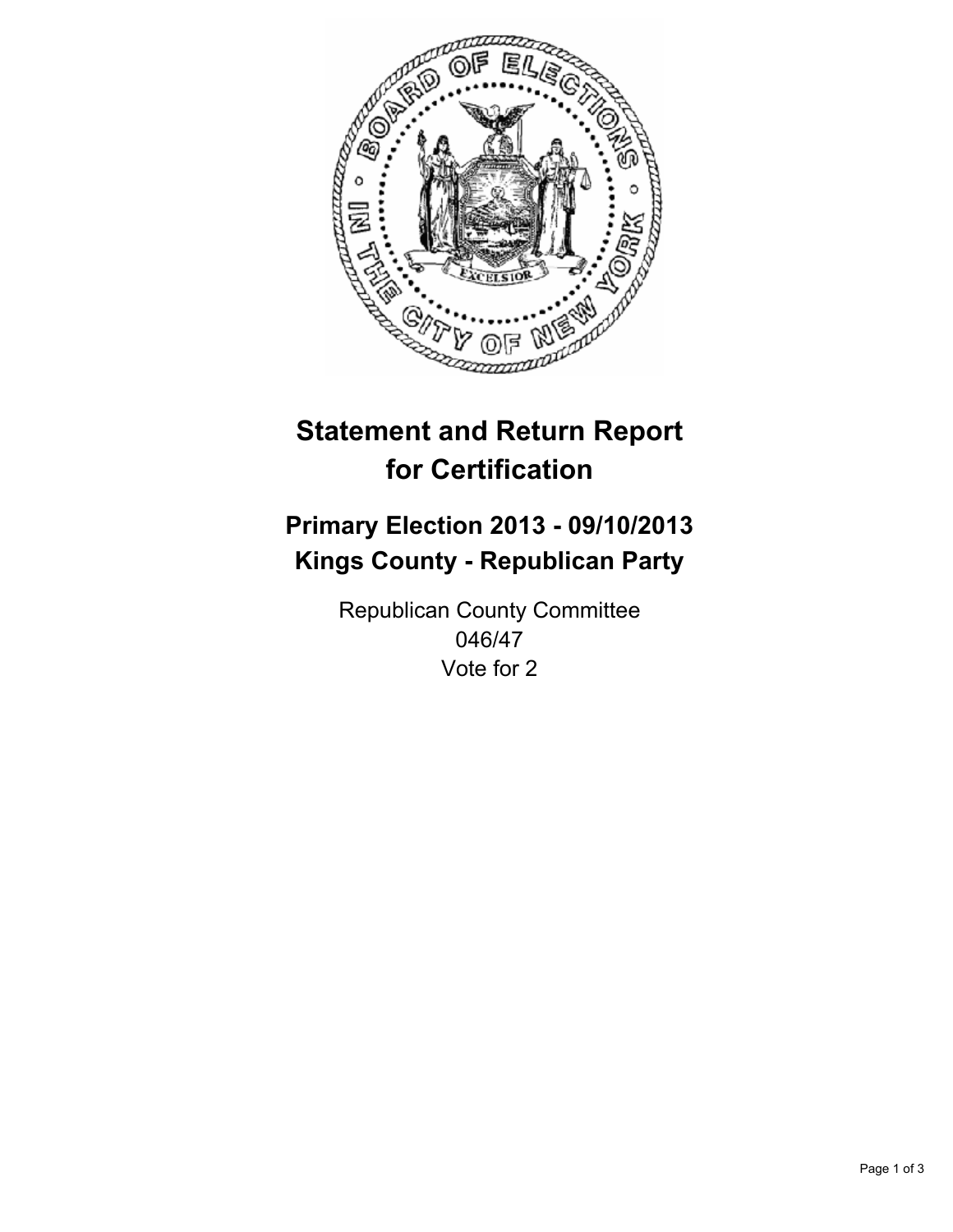

#### **Assembly District 47**

| <b>EMERGENCY</b>      | 2  |
|-----------------------|----|
| ABSENTEE/MILITARY     |    |
| <b>FEDERAL</b>        | 0  |
| SPECIAL PRESIDENTIAL  | 0  |
| <b>AFFIDAVIT</b>      | 2  |
| LINDA CARBO           | 15 |
| BARBARA A. ENGELHARDT | 9  |
| ALICE GIBALDI         | 3  |
| <b>Total Votes</b>    | 27 |